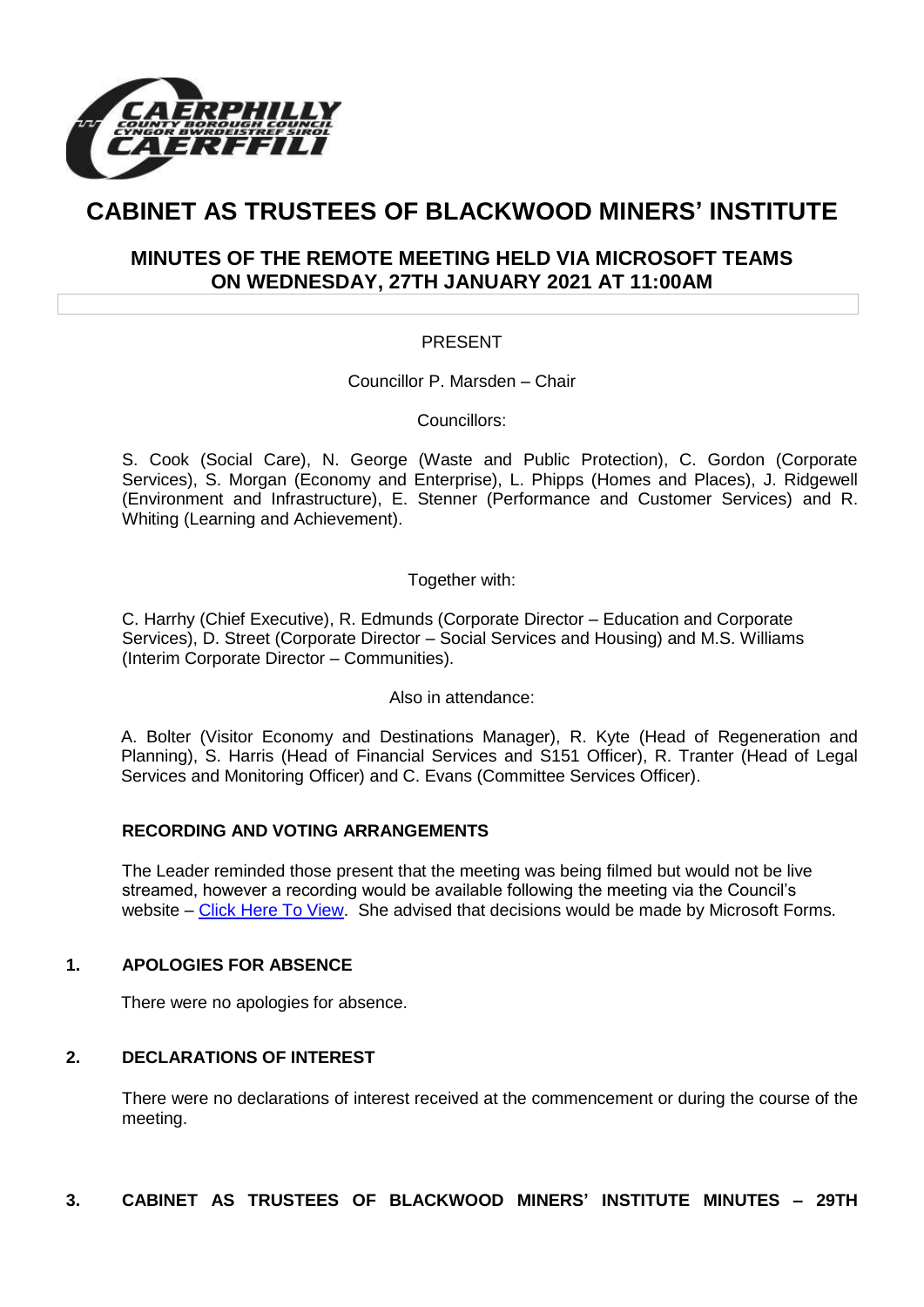#### **JANUARY 2020**

RESOLVED that the minutes of the meeting held on 29th January 2020 be approved and signed as a correct record.

#### **4. BLACKWOOD MINERS' INSTITUTE ANNUAL REPORT AND STATEMENT OF ACCOUNTS 2019/2020**

The report advised Cabinet as Trustees of the Blackwood Miners' Institute (BMI) of the operational activities and financial position of Blackwood Miners' Institute for the financial year ending 31st March 2020.

It was noted that Blackwood Miners' Institute was conveyed as a charitable trust to Islwyn Borough Council, (and subsequently to Caerphilly County Borough Council), and was registered as a charity on 13th November 1990.

The local authority, acting as sole corporate trustee has a legal duty to operate the charity in accordance with the governing document and has a legal obligation to account for the charity's finances in accordance with the Charity Act 2011.

A report to Cabinet as Trustees of Blackwood Miners' Institute was considered on the 27th July 2016 advising Members of the statutory requirements relating to the charitable status of Blackwood Miners' Institute, including a set of recommendations to ensure compliance with charity law in relation to the submission of annual reports and financial statements, the ongoing management of the Blackwood Miners' Institute and the Council's and Cabinet's responsibilities as Trustees.

The annual report and audited statement of accounts for 2019/2020 were included as an appendix to the report.

Cabinet as Trustees of Blackwood Miners' Institute (BMI) were required to consider the accounts prior to the annual report and accounts being submitted to the Charity Commission as part of the annual return, in compliance with the requirements of the Charity Act 2011.

Cabinet thanked the Officers for the report and discussion ensued.

It was noted that as a result of the ongoing COVID-19 Pandemic, many of the events and performances have been cancelled and the Blackwood Miners' institute temporarily closed, and staff redeployed to other duties, therefore the updates are limited. Discussions took place around the plans for reopening and the plans for broadening the attendees, as well as increasing attendance. Officers explained that there are plans in place for the re-opening, not just of this venue but of other key attractions, which are detailed within the Roadmap to Tourism Recovery Plan. A marketing plan has also been devised, for the tourism venues and other attractions but due to the closure of the sector, it has not been possible to conduct market research with users of the venue. However, it is hoped that late summer to early autumn, recovery plans can be implemented and some events, even outdoor can take place. Officers explained however that this will all be subject to government guidelines and lockdown regulations, the unlocking of which are uncertain at present.

Discussions took place around financial assistance and it was noted that the venue has been awarded the Welsh Government lockdown grants and was also able to secure funding from the Arts Council Wales. A further letter has been received, and subject to review, it is hoped that further funding will be available from the Arts Council Wales for the coming year. Cabinet were also asked to note that the team work very hard to secure additional grant funding from a variety of sources for a number of events such as community projects.